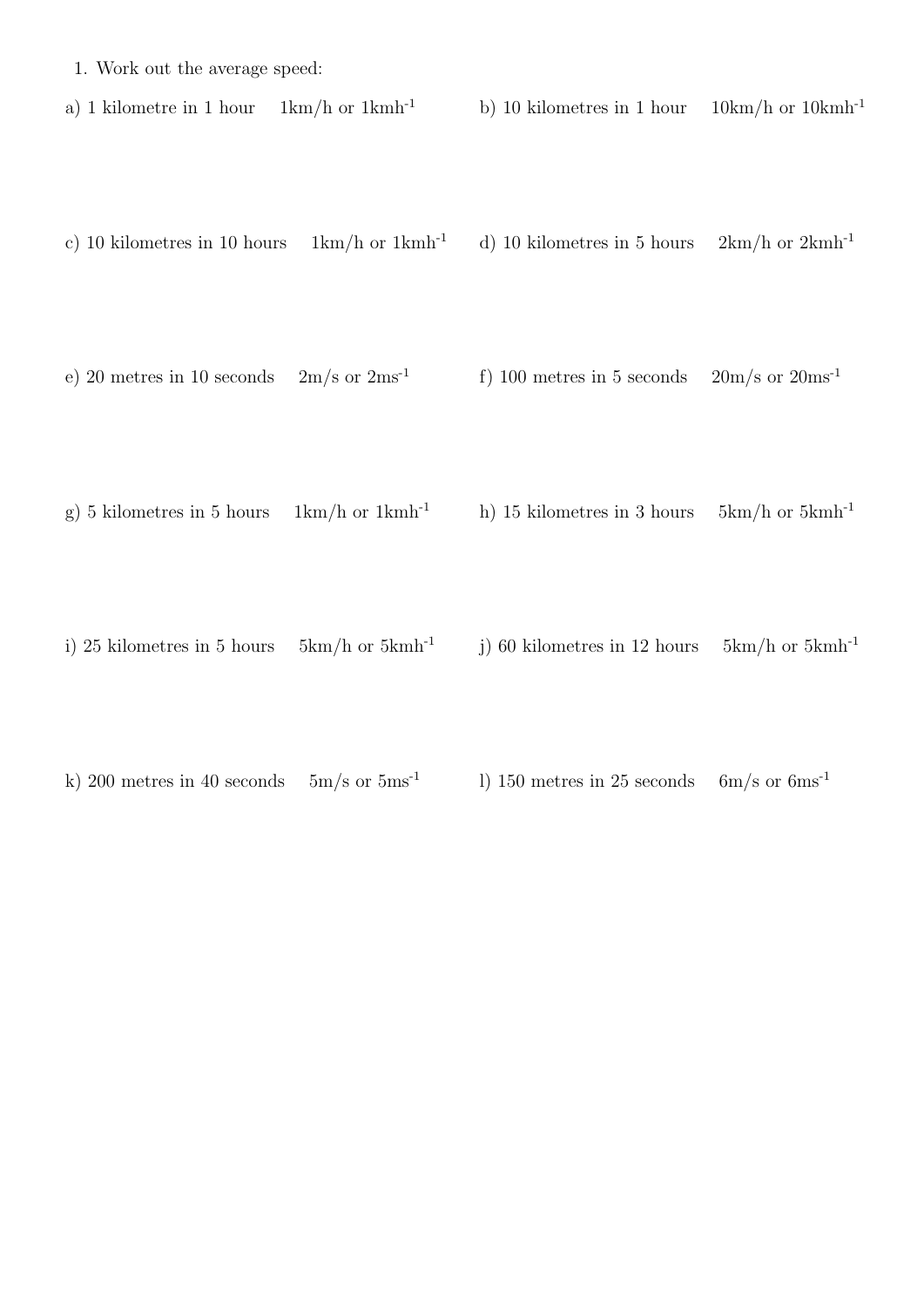- 2. Work out the average speed, giving your answer as a decimal to 3 s.f.:
- a) 3 kilometres in 2 hours 1.50km/h or b) 15 kilometres in 4 hours 3.75km/h or 1.50kmh-1 3.75kmh-1
- c) 11 kilometres in 10 hours 1.10km/h or d) 10 kilometres in 15 hours 0.667km/h or 1.10kmh-1  $0.667$  km h<sup>-1</sup>
- e) 20 metres in 12 seconds  $1.67 \text{m/s}$  or  $1.67 \text{m/s}^{-1}$  f) 104 metres in 20 seconds  $5.20 \text{m/s}$  or  $5.20 \text{m/s}^{-1}$
- g) 6 kilometres in 5 hours 1.20km/h or h) 15 kilometres in 8 hours 1.88km/h or  $1.20$ km $h^{-1}$  $1.88$ km $h^{-1}$
- i) 25 kilometres in 7 hours 3.57km/h or j) 50 kilometres in 12 hours 4.17km/h or  $3.57$  km  $h^{-1}$ 4.17kmh-1
- k) 200 metres in 70 seconds  $2.86 \text{m/s}$  or  $2.86 \text{m/s}^{-1}$  l) 150 metres in 45 seconds  $3.33 \text{m/s}$  or  $3.33 \text{m/s}^{-1}$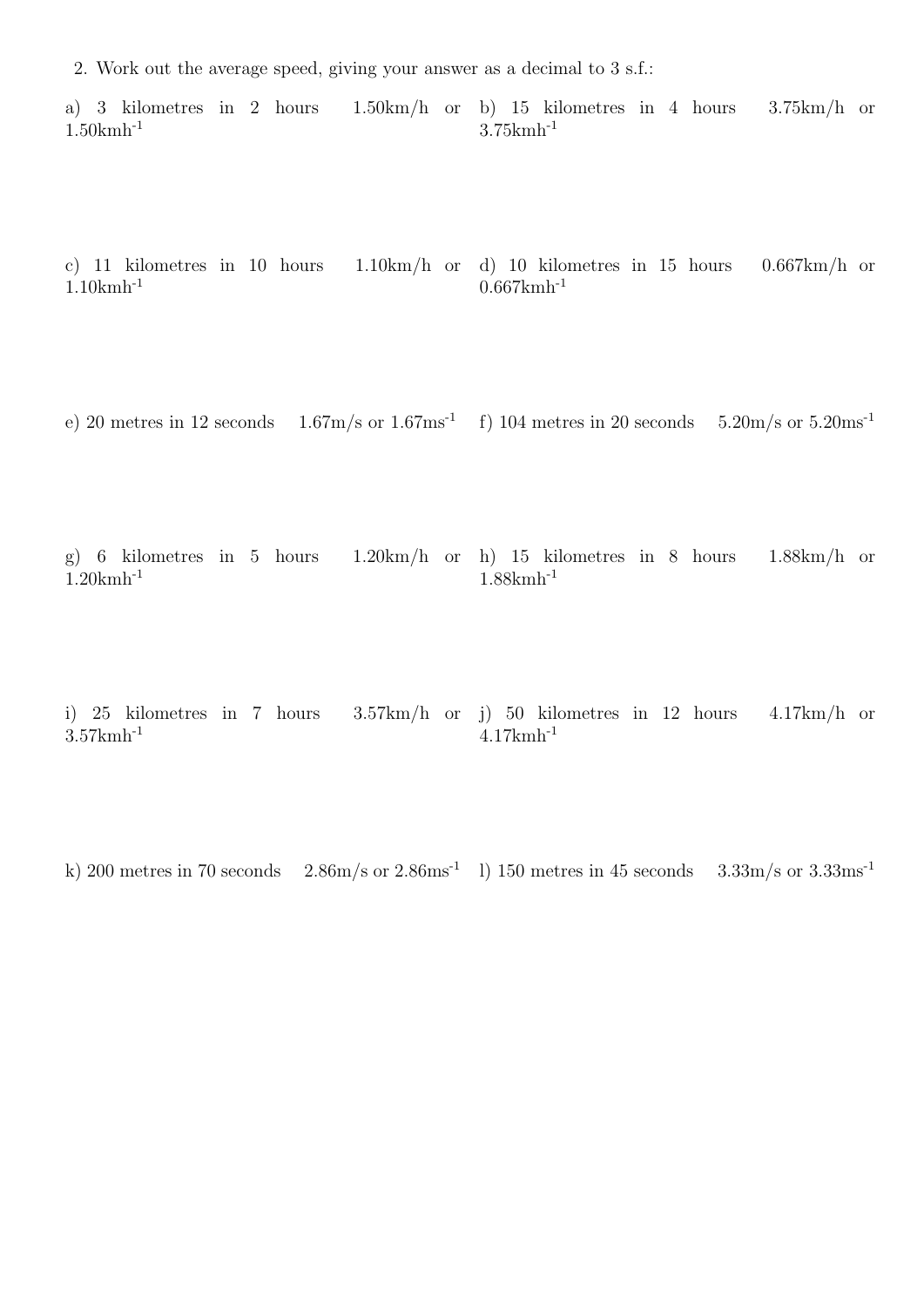3. Work out the distance:

a)  $25km/h$  for 4 hours  $100km$  b)  $15km/h$  for 3 hours  $45km$ 

- c)  $12km/h$  for 10 hours 120km d)  $75km/h$  for 2 hours 150km
- e)  $12m/s$  for  $12$  seconds  $144m$  f)  $35m/s$  for  $20$  seconds  $700m$
- g)  $19km/h$  for 4 hours 76km h)  $50km/h$  for 5 hours  $250km$
- i)  $22km/h$  for 10 hours  $220km$  j)  $175km/h$  for 2 hours  $350km$
- k)  $120 \text{m/s}$  for  $12 \text{ seconds}$  1440m l)  $45 \text{m/s}$  for  $20 \text{ seconds}$  900m
-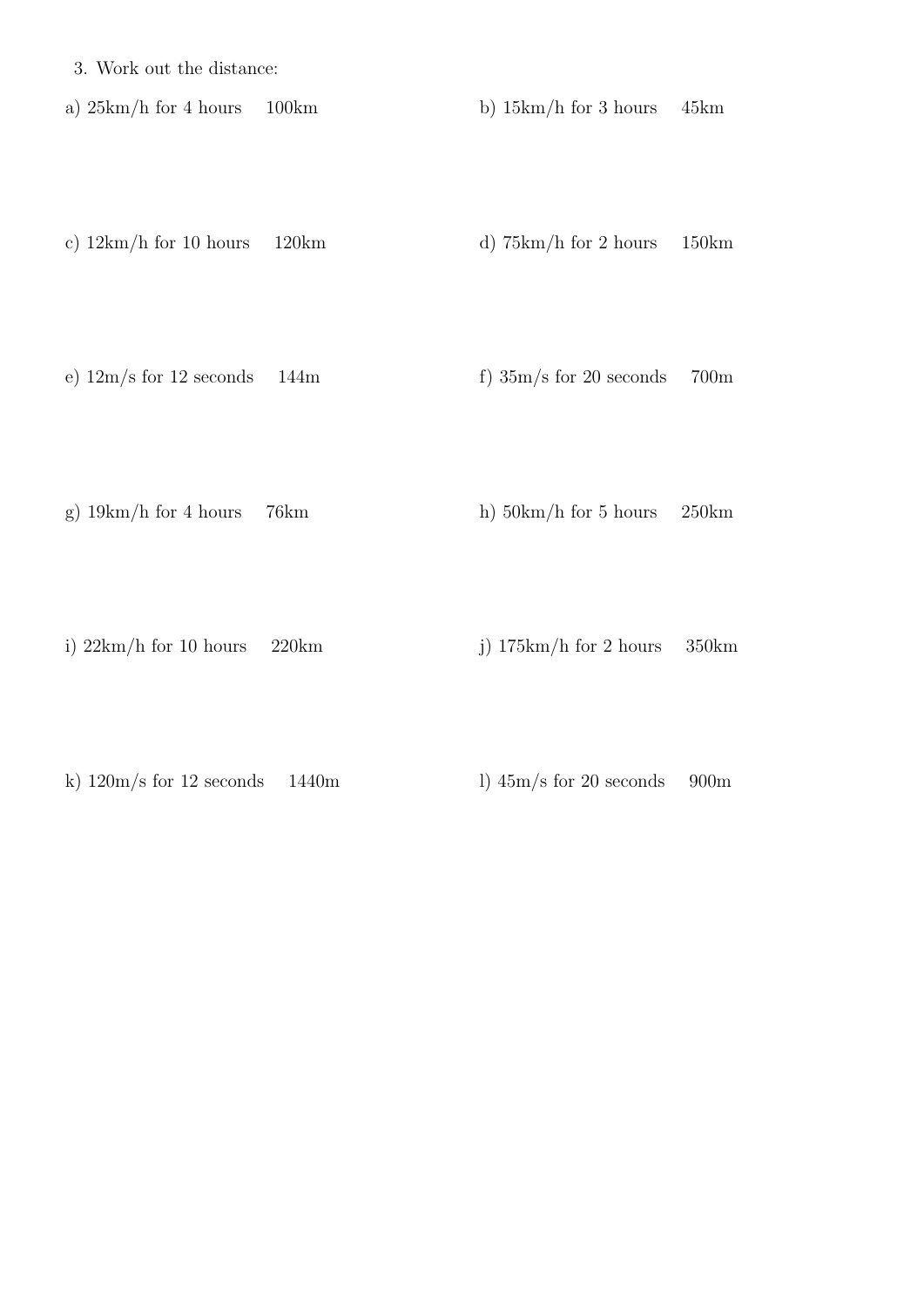4. Work out the time:

a) 40km at  $4km/h$  10 hours b) 120km at  $60km/h$  2 hours

- c)  $10m$  at  $5m/s$  2 seconds d)  $150m$  at  $10m/s$  15 seconds
- e)  $500 \text{mm}$  at  $25 \text{mm/s}$  20 seconds f)  $200 \text{cm}$  at  $50 \text{cm/s}$  4 seconds
- g) 400km at  $4km/h$  100 hours h) 12km at  $4km/h$  3 hours
- i) 110m at  $5m/s$  22 seconds j)  $50m$  at  $10m/s$  5 seconds

k) 50mm at  $25 \text{mm/s}$  2 seconds l) 1200cm at  $50 \text{cm/s}$  24 seconds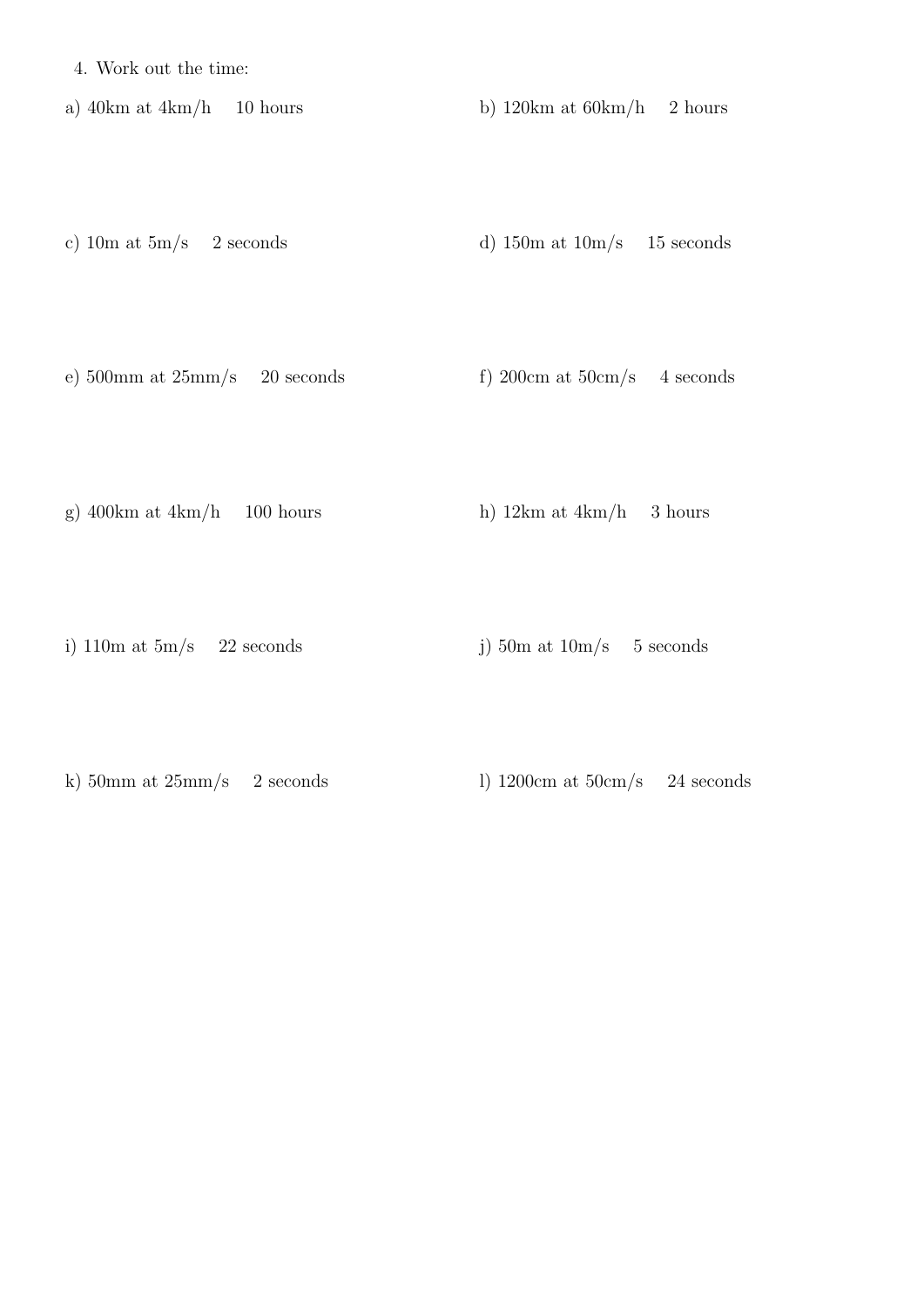a) 1 minute 60 seconds b) 2 minutes 120 seconds

c) 10 minutes 600 seconds d) 15 minutes 900 seconds

e) 1 hour 3600 seconds f) 2 hours 7200 seconds

g) 12 minutes 720 seconds h) 20 minutes 1200 seconds

i) 8 minutes 480 seconds j) 25 minutes 1500 seconds

k) 10 hours 36000 seconds l) 5 hours 18000 seconds